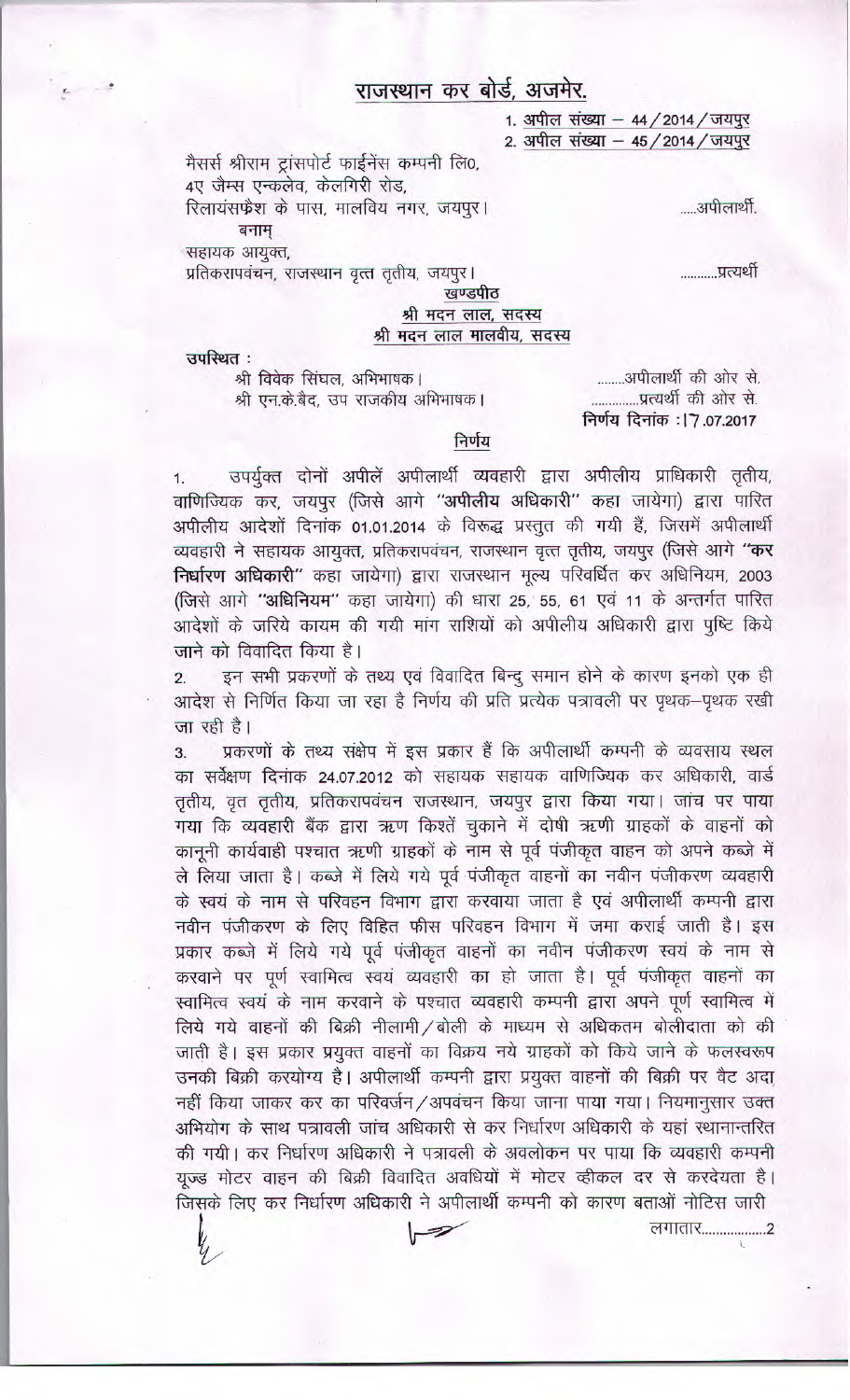अपील संख्या - 44 एवं 45 / 2014 / जयपुर

कर निम्नतालिका के अनुसार मांग सृजित की गई। जिनसे व्यथित होकर, अपीलार्थी द्वारा अपीलें अपीलीय अधिकारी के समक्ष प्रस्तुत की गई। प्रस्तुत अपीलों को अस्वीकारते हुए अपीलीय अधिकारी ने अपने विस्तृत आदेश दि. 01.01.2014 जारी किये, जिनके विरूद्ध अपीलार्थी द्वारा अधिनियम की धारा 83 के तहत यह अपीलें कर बोर्ड के समक्ष प्रस्तुत की गई है, जिनका विवरण सारणी में दर्शाया गया है :--

| <b>31. सं.</b> | अपीलीय अधिकारी की<br>अपील संख्या      | कर निर्धा<br>आदेश दि0 | वित्तीय वर्ष | कर राशि   | ब्याज राशि | शास्ति राशि |
|----------------|---------------------------------------|-----------------------|--------------|-----------|------------|-------------|
|                | 44 / 14 37 / अपील्स III / वेट / 13-14 | 12.03.2013            | $11 - 12$    | 35,38,000 | 6,01,460   | 70,76,000   |
|                | 45/14 38/अपील्स III/ वेट/13-14        | 12.03.2013            | $12 - 13$    | 17,17,000 | 85,850     | 34,34,000   |

उभयपक्षों की बहस सूनी गई।  $4.$ 

बहस के दौरान अपीलार्थी के अधिवक्ता ने अपने अपील में अंकित तथ्यों को 5. दोहराया तथा कहा कि अपीलार्थी बैकिंग नियामक अधिनियम 1949 के अन्तर्गत स्थापित एक बैंक है और अन्य बैकिंग गतिविधियों के अतिरिक्त उपभोक्ताओं को वाहन क्रय करने हेतु ऋण प्रदान करती है। उपभोक्ता द्वारा वाहन अपने नाम से क्रय किया जाता है। व्यवहारी द्वारा एक ऋण संविदा के तहत उपभोक्ता को वित्तीय सहायता दी जाती है। ऋण की प्रतिभूति के रूप में व्यवहारी वाहन मालिक से वाहन को 'हाइपोथिकेट' (Hypothicate) करता है। ऋण प्राप्तकर्ता ऋण की किश्तों के भुगतान में दोषी हो जाता है तो व्यवहारी द्वारा अपने शेष ऋण की वसूली हेतु वाहन को अपने कब्जे में लेकर नीलामी / बोली के द्वारा बेचा जाता है। इस प्रक्रिया में अपीलार्थी द्वारा किसी भी प्रकार का प्रतिफल प्राप्त नहीं किया जाता है। इस प्रक्रिया के दौरान व्यवहारी कभी भी वाहन का स्वामी नहीं बनता और हाइपोथिकेट एग्रीमेन्ट के अनुसार व्यवहारी वाहन स्वामी की ओर से वाहन को बेचता है। उन्होंने यह भी तर्क दिया कि अधिनियम की धारा 2(35) के तहत उक्त वाहनों की बिक्री विक्रय की परिभाषा में नहीं आती, क्योंकि वस्तु का स्थानान्तरण किसी भी प्रकार के नगद या आस्थगित संदाय या अन्य मूल्यवान प्रतिफल के लिये नहीं होता है। वाहन का विक्रय व्यवहारी द्वारा ऋण प्राप्तकर्ता की ओर से इस प्रकार किया जाता है कि उसे वाहनों का अधिकतम मूल्य प्राप्त हो तथा यह सभी संव्यवहार व्यवहारी की नियमित लेखा पुस्तकों में दर्ज है, जिस पर धारा 25/26 के अन्तर्गत प्रस्तावित कार्यवाही गैर कानूनी व विधिविरूद्ध है। उन्होंने यह भी तर्क दिया कि व्यवहारी का उद्धेश्य इस कार्य हेतु लाभ कमाना नहीं है बल्कि ऋणी द्वारा वाहन पैटे जो ऋण लिया जाता है उसकी अदायगी समय पर नहीं करने पर ऋण की वसूली हेतु व्यवहारी द्वारा विधिनुसार वाहन को जब्त कर उसको विक्रय कर ऋण की भरपायी की जाती है तथा विक्रय में यदि अधिक राशि प्राप्त होती है तो वह राशि ऋणी को अदा कर दी जाती है। इस प्रकार व्यवहारी का विक्रय के पीछे उद्धेश्य लाभ कमाना नहीं है बल्कि अपने ऋण की भरपायी करना है जो विक्रय की परिभाषा में नहीं आता है। व्यवहारी के अधिवक्ता ने विकल्प में यह भी तर्क दिया कि यदि उक्त पुराने वाहनों के विक्रय पर व्यवहारी पर जो कर लगाया है उसकी कर बोर्ड द्वारा यदि पुष्टि की जाती है तो ऐसी स्थिति में जो शास्ति लगायी गई है उसे माफ किया जावे क्योंकि उक्त वाहनों की बिक्री कर योग्य है या नहीं, इसकी जानकारी व्यवहारी को नहीं थी तथा व्यवहारी का आशय कर चोरी करने का नहीं था। उन्होंने यह भी तर्क दिया कि माननीय उच्चतम न्यायालय ने मै0 सुन्दरम फाईनेंस लि0 बनाम केरला राज्य के निर्णय में मोटर व्हीकल के ऋण में उसकी वसुली को विक्रय नहीं माना है। अतः अपीलार्थी की अपीलें स्वीकार की जावे तथा अपीलीय अधिकारी के आदेशों को अपास्त किया जावे। अपीलार्थी के अधिवक्ता ने अपने तर्क के समर्थन में निम्न न्यायिक दृष्टान्त पेश किये :--

1- State of Panjab v/s Bajaj Electricals (1970) 25 STC Page 82(SC)

2- G. Venkataswami Naidu v/s CIT (1959) 35 ITR 594 (SC)

3- M/s T<sub>t</sub>V.S. Finance Ltd. Tirupati v/s State of Andhra Pradesh TA No.948/08

लगातार.....................3